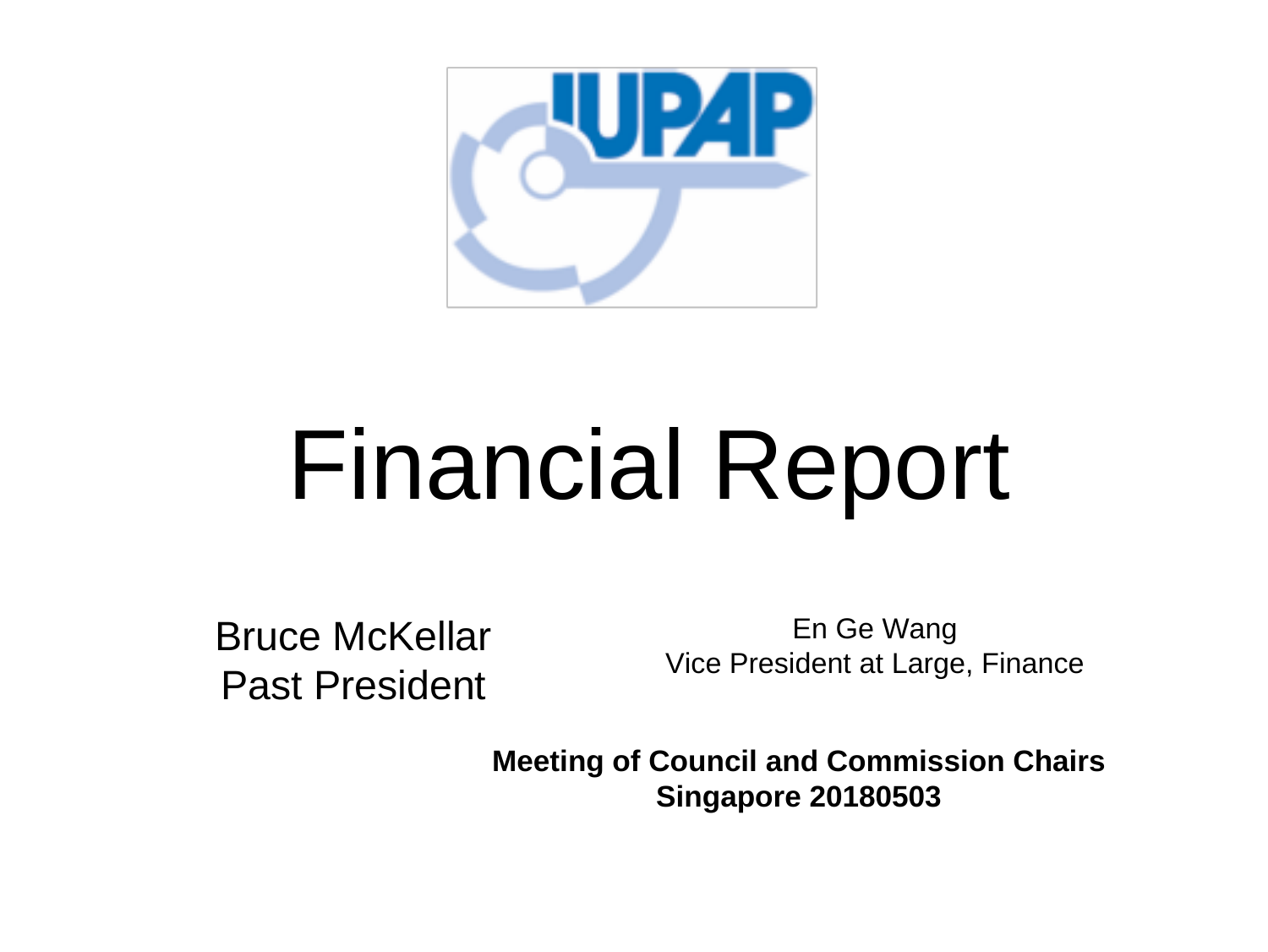# How the finances work

The financial affairs of the International Union of Pure and Applied Physics (IUPAP) have to be managed by an incorporated body. For that reason we established a Singaporean Company, the International Union of Pure and Applied Physics Singapore Ltd (IUPAP-SG) to open bank accounts, accept payments and pay bills. The Company is required to file annual financial statements

IUPAP works on a three year program, from one General Assembly to the next. As we have just had a General Assembly you are provided with a document comparing the budgeted and actual income and expenditure for the years 2015 to 2017, and a separate document for the years 2018-2020.

three documents before you:

1.IUPAP-SG Financial Statements for year ended 31 December 2017 (accrual accounts)

2.IUPAP 2015-2017 budget-cash

3.IUPAP 2018-2020 budget-cash

we do not allow funds to be carried forward from the end of one period into the next, but dues which are paid late are carried back into the triennium in which they were billed. IUPAP regards its bank balance at the end of the triennium, plus late paid dues, as its **reserves,**

**IUPAP** plans to live on its income in each three year period during that period.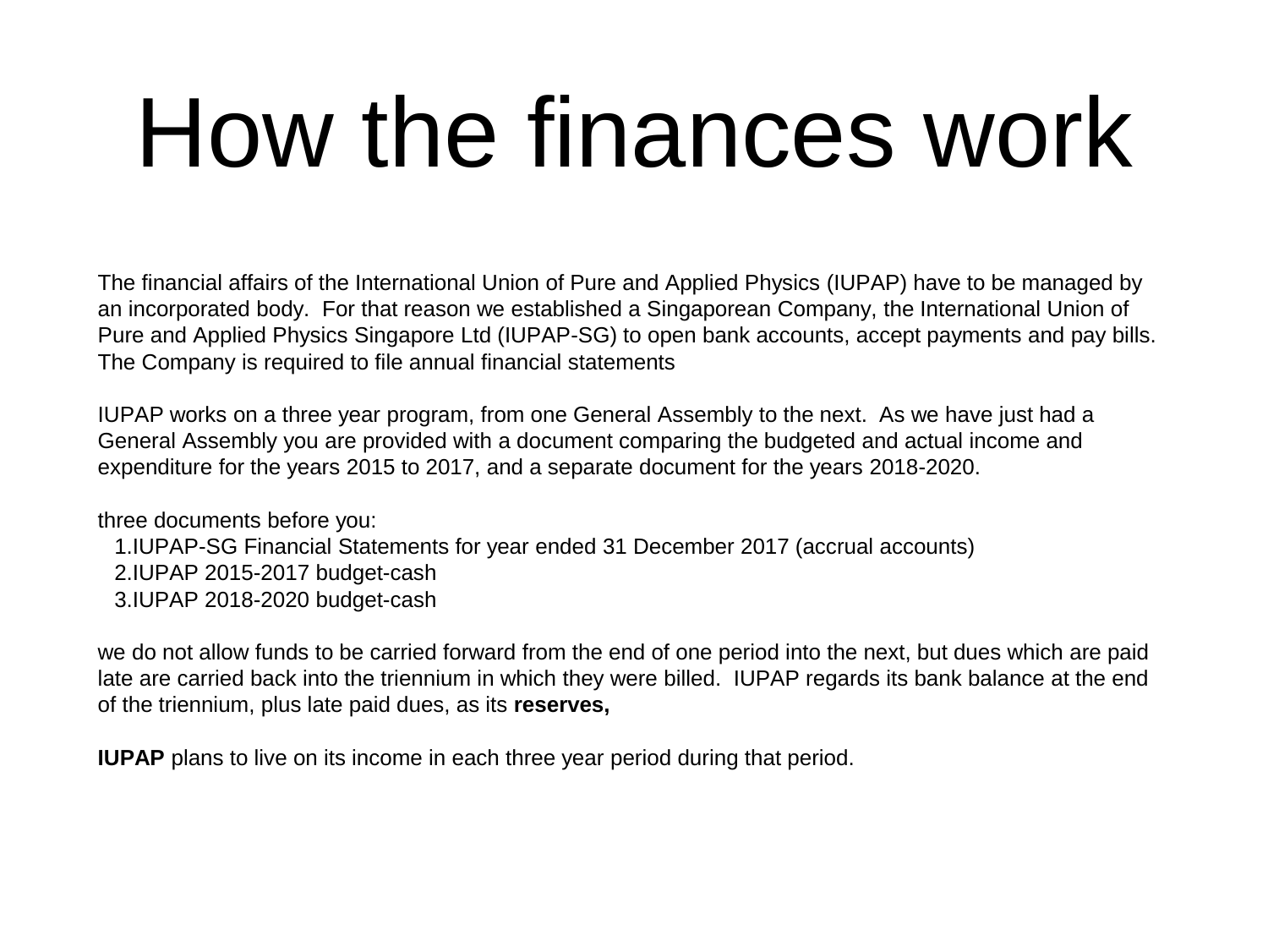#### **IUPAP-SG Financial Statements for year ended 31 December 2017**

- •from the Income and Expenditure statement, a billed income of 566,574 EUR, but the balance sheet shows that 129,433 EUR was still owed to us on 31 December 2017, and had not been written off.
- •we are not a charitable company, Section 11(1) of the income tax act allows us to bay no tax on the dues we receive from our members.
- •Our bank balance at the end of this period was 1,437,399 EUR, an increase of 105,562 EUR from the 31 December 2016 balance of 1,331,837 EUR, a healthy result for the year.
- •We have already received 28,481.00 EUR late 2017 dues and we expect to receive at least 29,800 EUR in addition to that.
- •25,000 USD in our bank account was locked up by the donor, and we could use only the income for prizes for young authors for semiconductor physics. In 2017 we obtained the permission of the donor to use the capital sum for that purpose. Council agreed to put **25,000 EUR** at the disposal of C8, the Commission on Semiconductors. That is not part of our reserves.
- •**our reserves now stand at 1,470,680, a little less than 3 times the expected annual income.**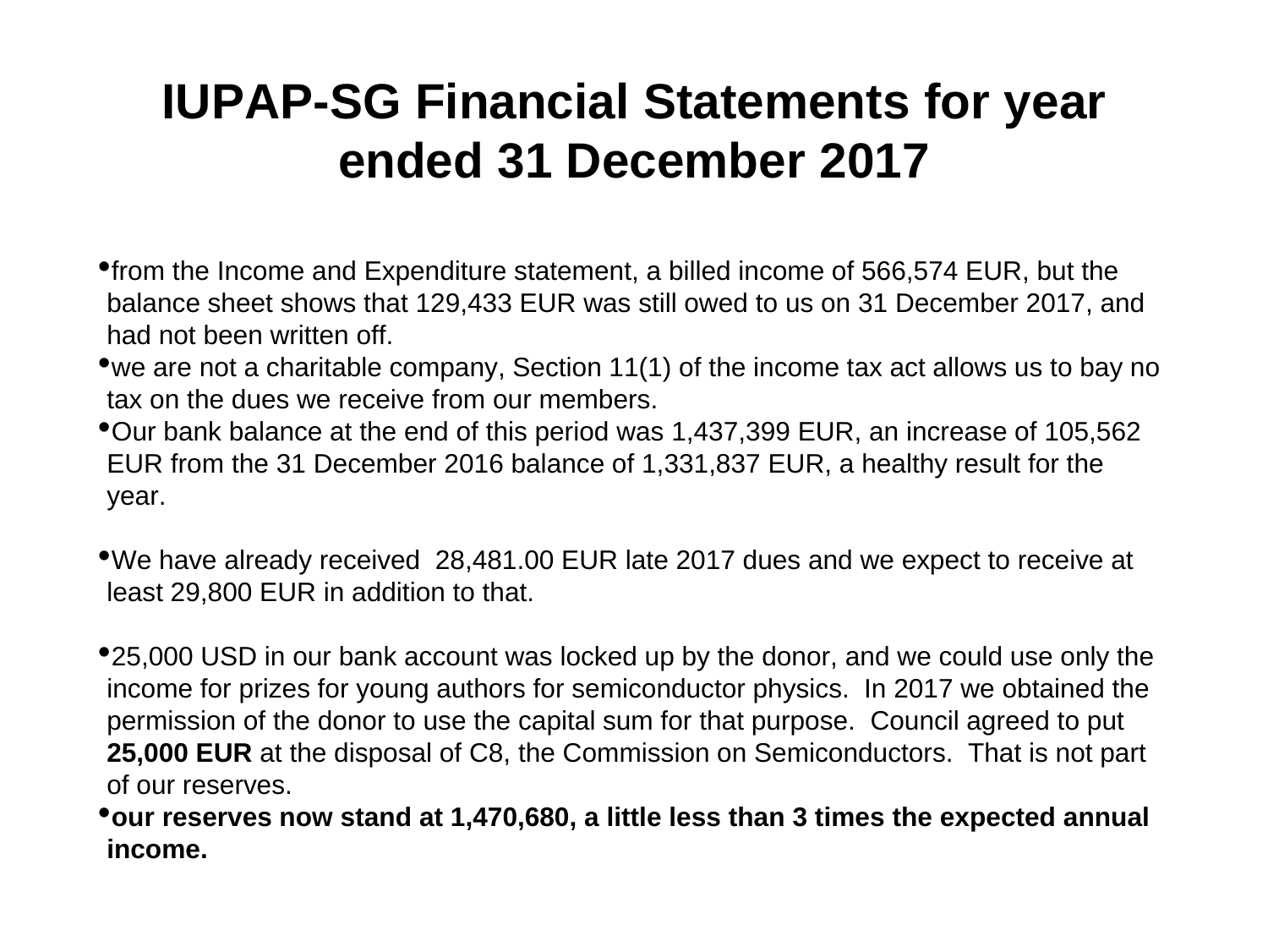### **IUPAP 2015-2017 budget and actuals.**

•over the three year period, we received about 124 K EUR more than we had budgeted for. The budgeted income is not what we bill but what we expect to collect.

•we underspent our budgeted expenses by about 179 K EUR. A surplus of about 300 K EUR, to be retained in our reserves.

•The underspending on the Council and Commission Chairs meeting (37 K EUR) was largely due to the generous support provided by our Brazilian hosts of that meeting and the associated General Assembly.

•The underspending of a total of 96 K EUR by Commissions and Working Groups was a surprise. We provide very little support to the Commissions and Working Groups — 4090 EUR over the 3 years for Commissions and 2500 EUR per year for working groups — yet even that is not spent.

•Careful control of our expenses, and persistent work in collecting our income, by Maitri, together with unexpected underspending and generous support for our General Assembly, have let to the favourable financial out come for 2015-2017.